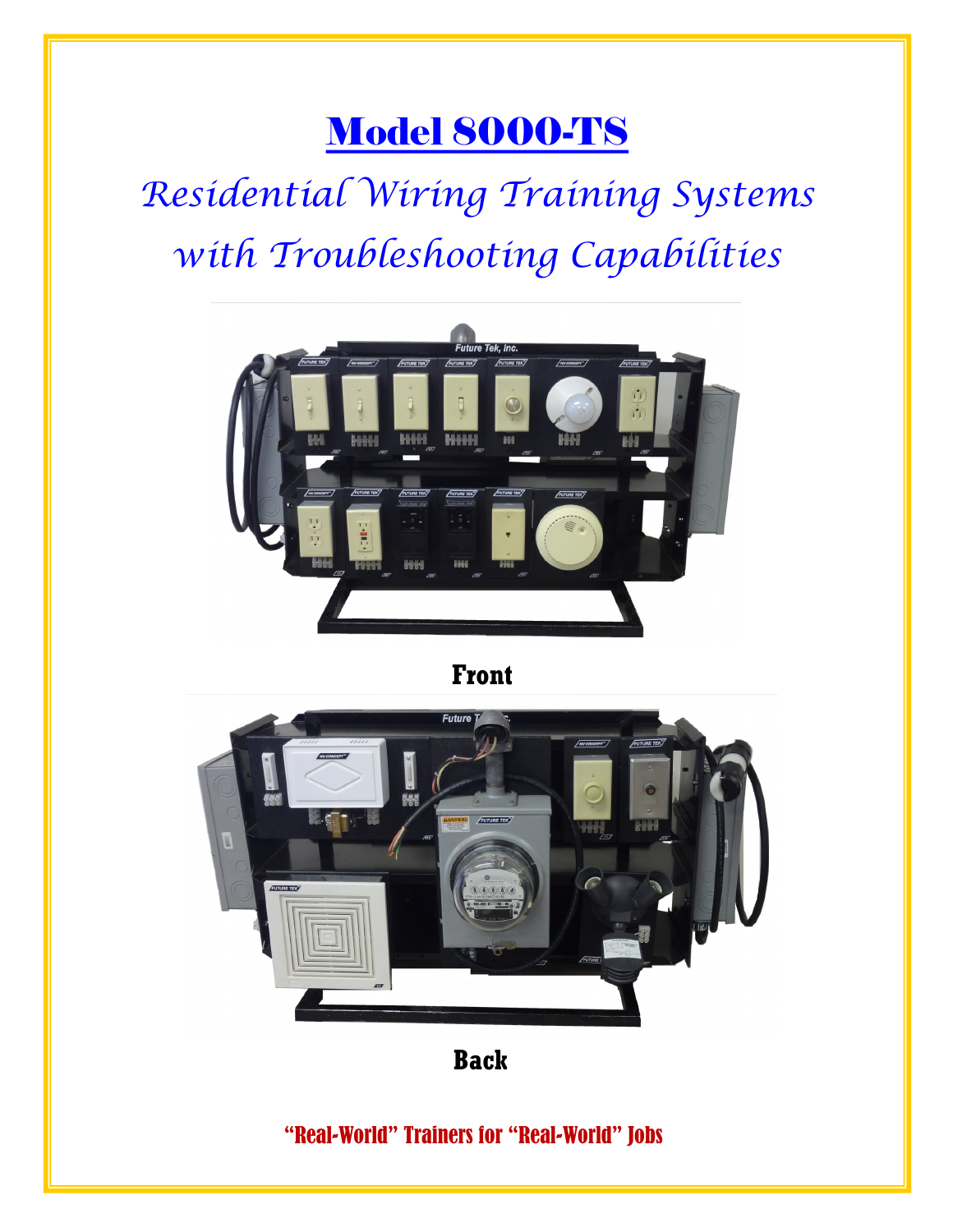## **Future Tek, Inc. 1-888-299-0864**

### **Model 8000-TS**

## **Residential Wiring Training System with Troubleshooting Capabilities**

### *BASIC Troubleshooting Package Includes***:**

| Qty.           | <b>Model</b> | <b>Description</b>                                                                                                |
|----------------|--------------|-------------------------------------------------------------------------------------------------------------------|
| $\mathbf{1}$   | 5100         | Desktop Rack                                                                                                      |
| $\mathbf{1}$   | 800          | Single Pole Switch Module                                                                                         |
| $\mathbf{1}$   | 800-F1       | Single Pole Switch Module with Troubleshooting                                                                    |
| $\mathbf{1}$   | 800-F2       | Single Pole Switch Module with Troubleshooting                                                                    |
| $\mathbf{1}$   | 801-F1       | Three-Way Switch Module with Troubleshooting                                                                      |
| $\mathbf{1}$   | 801-F2       | Three-Way Switch Module with Troubleshooting                                                                      |
| 1              | 802-F        | Four-Way Switch Module with Troubleshooting                                                                       |
| $\mathbf{1}$   | 803          | Single Pole Rotary Dimmer Switch Module                                                                           |
| $\mathbf{1}$   | 804-F1       | Keyless Light Fixture Module with Troubleshooting                                                                 |
| $\mathbf{1}$   | 804-F2       | Keyless Light Fixture Module with Troubleshooting                                                                 |
| $\mathbf{1}$   | 805-F1       | Duplex Receptacle Module with Troubleshooting                                                                     |
| 1              | 805-F2       | Duplex Receptacle Module with Troubleshooting                                                                     |
| $\mathbf{1}$   | 806          | Split Circuit Receptacle Module                                                                                   |
| $\mathbf{1}$   | 807-F        | Ground Fault Circuit Interrupter (GFCI) Receptacle Module with Troubleshooting                                    |
| $\mathbf{1}$   | 808          | <b>Dryer Receptacle Module</b>                                                                                    |
| $\mathbf{1}$   | 809          | Range Receptacle Module                                                                                           |
| 1              | 810          | Telephone Outlet Module                                                                                           |
| $\overline{2}$ | 811          | <b>Smoke Alarm Modules</b>                                                                                        |
| $\mathbf{1}$   | 812-F        | Door Chime Module with Troubleshooting                                                                            |
| $\mathbf{1}$   | 813          | Four Circuit Breaker Panel Module with 2 Lock outs                                                                |
| 1              | 814          | Service Entrance Module<br>(Comes with watt-hour meter, 15' of SO cord, and 4-wire male & female twist lock plug) |
| $\mathbf{1}$   | 815          | Three-way Rotary Dimmer Switch Module                                                                             |
| $\mathbf{1}$   | 816          | Bathroom Vent Fan Module                                                                                          |
| $\mathbf{1}$   | 819          | <b>GFCI Protection Module</b>                                                                                     |
| 1              | 8000-Master  | Master Fault Controller with Communications Module                                                                |

### **Optional Equipment:**

| Qty. | Model  | <b>Description</b>                               |
|------|--------|--------------------------------------------------|
|      | 817    | <b>Motion Sensor Module</b>                      |
|      | 818    | Dusk to Dawn Module                              |
|      | 5100-S | Desktop Rack with 2 Sliding Drawers work shelves |
|      | 5102   | Mobile Cart                                      |
|      | 1301   | <b>Residential Wiring Fault Module</b>           |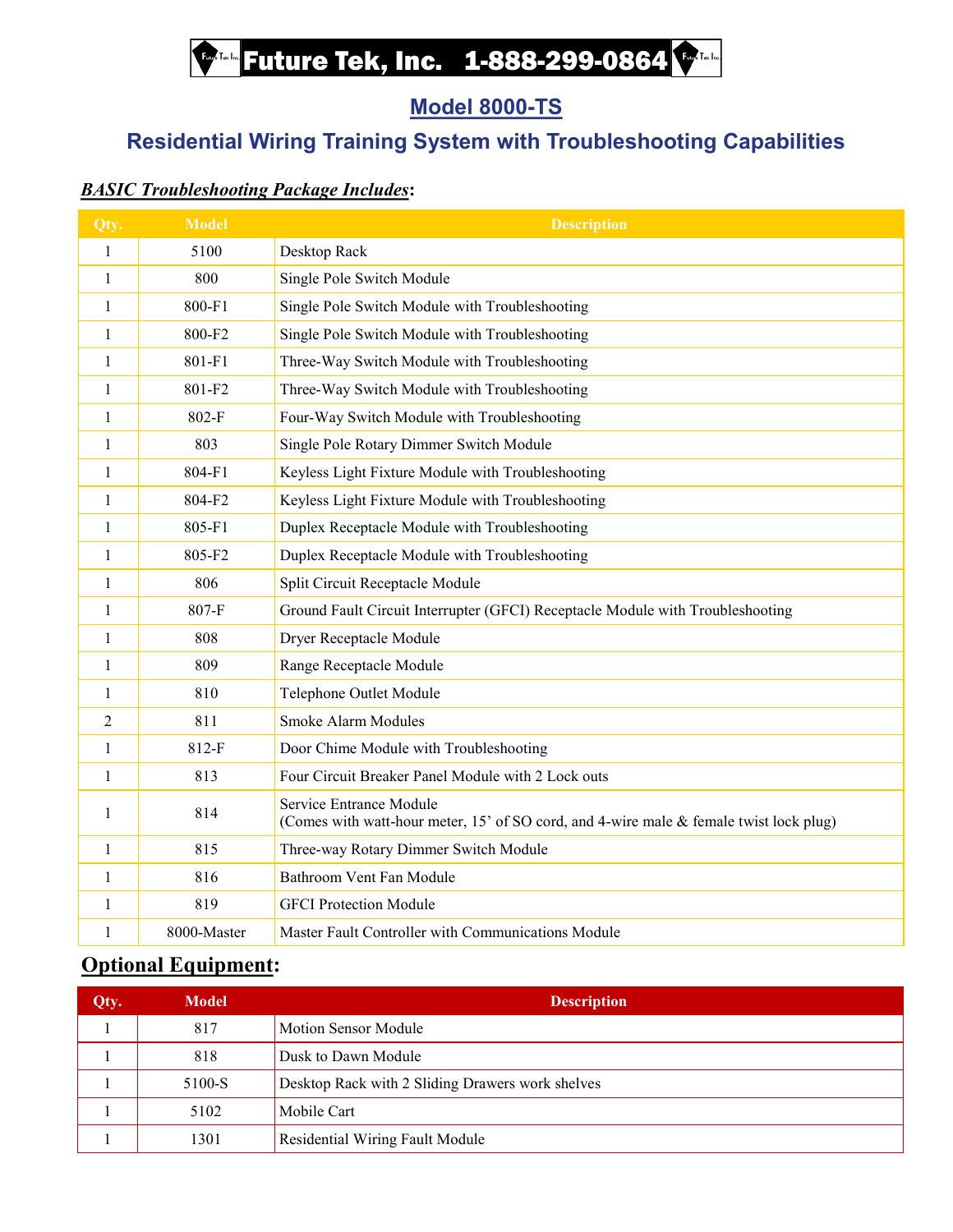## **Future Tek, Inc. 1-888-299-0864**

### **Model 8000-TS**

## **Residential Wiring Training System with Troubleshooting Capabilities**

### *ADVANCED Troubleshooting Package Includes***:**

| Qty.         | <b>Model</b> | <b>Description</b>                                                                                                |
|--------------|--------------|-------------------------------------------------------------------------------------------------------------------|
| $\mathbf{1}$ | 5100         | Desktop Rack                                                                                                      |
| $\mathbf{1}$ | 800          | Single Pole Switch Module                                                                                         |
| 1            | 800-F1       | Single Pole Switch Module with Troubleshooting                                                                    |
| 1            | 800-F2       | Single Pole Switch Module with Troubleshooting                                                                    |
| $\mathbf{1}$ | 801-F1       | Three-Way Switch Module with Troubleshooting                                                                      |
| 1            | 801-F2       | Three-Way Switch Module with Troubleshooting                                                                      |
| 1            | 802-F        | Four-Way Switch Module with Troubleshooting                                                                       |
| 1            | 803-F        | Single Pole Rotary Dimmer Switch Module with Troubleshooting                                                      |
| $\mathbf{1}$ | 804-F1       | Keyless Light Fixture Module with Troubleshooting                                                                 |
| $\mathbf{1}$ | 804-F2       | Keyless Light Fixture Module with Troubleshooting                                                                 |
| $\mathbf{1}$ | 805-F1       | Duplex Receptacle Module with Troubleshooting                                                                     |
| 1            | 805-F2       | Duplex Receptacle Module with Troubleshooting                                                                     |
| 1            | 806-F        | Split Circuit Receptacle Module with Troubleshooting                                                              |
| $\mathbf{1}$ | 807-F        | Ground Fault Circuit Interrupter (GFCI) Receptacle Module with Troubleshooting                                    |
| $\mathbf{1}$ | 808-F        | Dryer Receptacle Module with Troubleshooting                                                                      |
| 1            | 809-F        | Range Receptacle Module with Troubleshooting                                                                      |
| 1            | 810-F        | Telephone Outlet Module with Troubleshooting                                                                      |
| 1            | 811          | <b>Smoke Alarm Modules</b>                                                                                        |
| $\mathbf{1}$ | 811-F        | Smoke Alarm Module with Troubleshooting                                                                           |
| $\mathbf{1}$ | 812-F        | Door Chime Module with Troubleshooting                                                                            |
| $\mathbf{1}$ | 813          | Four Circuit Breaker Panel Module with 2 Lock outs                                                                |
| 1            | 814          | Service Entrance Module<br>(Comes with watt-hour meter, 15' of SO cord, and 4-wire male & female twist lock plug) |
| 1            | 815-F        | Three-way Rotary Dimmer Switch Module with Troubleshooting                                                        |
| $\mathbf{1}$ | 816          | Bathroom Vent Fan Module                                                                                          |
| $\mathbf{1}$ | 818-F        | Dusk to Dawn Module with Troubleshooting                                                                          |
| 1            | 819          | <b>GFCI Protection Module</b>                                                                                     |
| $\mathbf{1}$ | 8000-Master  | Master Fault Controller with Communications Module                                                                |

### **Optional Equipment:**

| Qty. | Model  | <b>Description</b>                               |
|------|--------|--------------------------------------------------|
|      | 817    | <b>Motion Sensor Module</b>                      |
|      | 5100-S | Desktop Rack with 2 Sliding Drawers work shelves |
|      | 5102   | Mobile Cart                                      |
|      | 1301   | <b>Residential Wiring Fault Module</b>           |